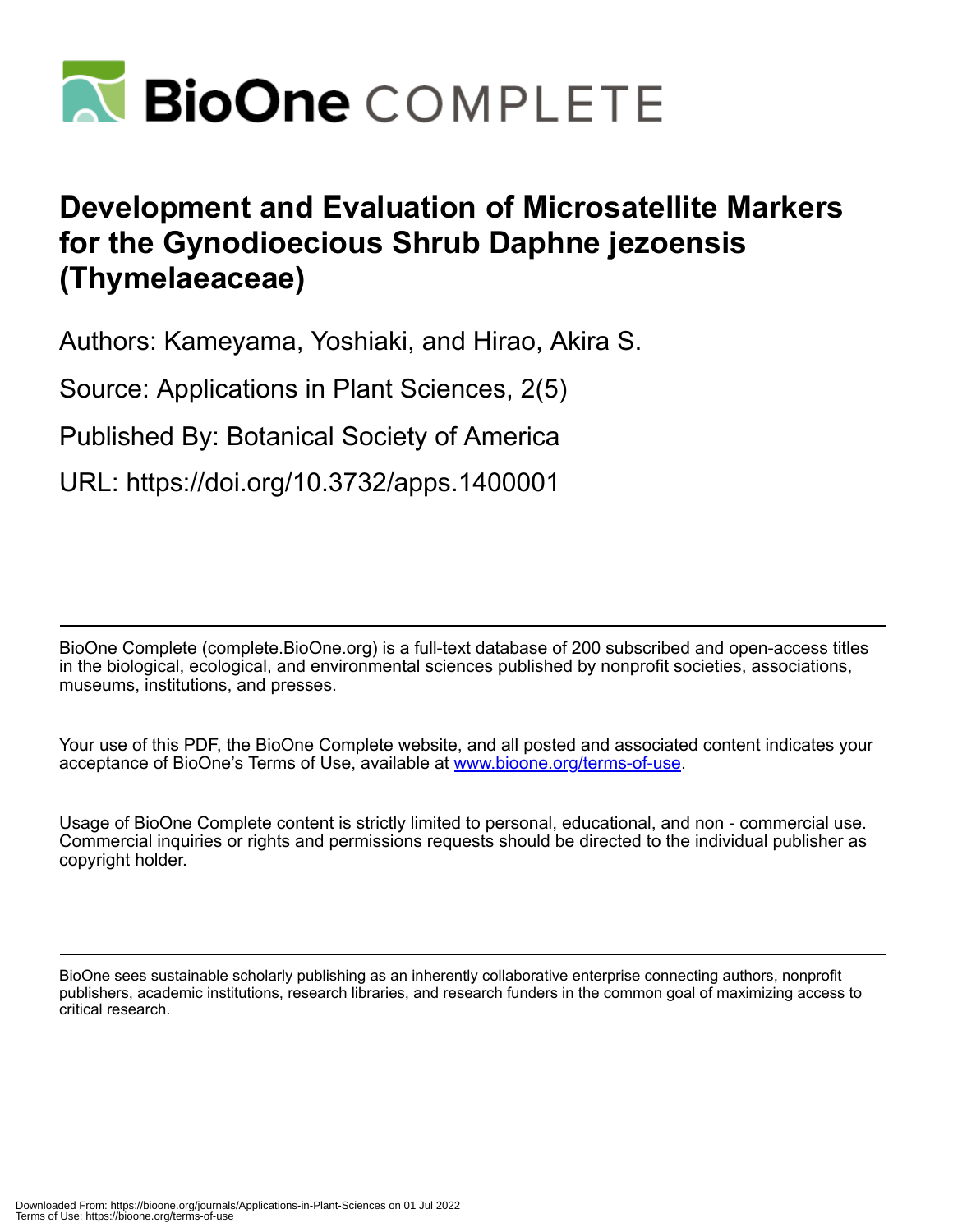

PRIMER NOTE

## **DEVELOPMENT AND EVALUATION OF MICROSATELLITE MARKERS FOR THE GYNODIOECIOUS SHRUB** *DAPHNE JEZOENSIS*  **(THYMELAEACEAE)** <sup>1</sup>

YOSHIAKI KAMEYAMA<sup>2,4</sup> AND AKIRA S. HIRAO<sup>3</sup>

2 Faculty of Regional Environment Science, Tokyo University of Agriculture, 1-1-1 Sakuragaoka, Setagaya-ku, Tokyo 156-8502, Japan; and 3 Sugadaira Montane Research Center, University of Tsukuba, 1278-294 Sugadairakogen, Ueda-shi, Nagano-ken 386-2204, Japan

- *Premise of the study:* Ten microsatellite markers were developed and characterized in a gynodioecious summer-deciduous shrub, *Daphne jezoensis* , to facilitate studies of the evolution of gynodioecy in the species.
- *Methods and Results:* We used a next-generation sequencing approach with the Ion Personal Genome Machine (PGM) system to identify and develop microsatellite markers with perfect di- and trinucleotide repeats. These markers were tested with 47 samples from two natural populations. The mean observed and expected heterozygosities per population ranged from 0.40 to 0.46 and 0.60 to 0.66, respectively.
- *Conclusions:* The developed markers will be useful to study the mating system, gene flow, and population genetic structure of *D. jezoensis* .

 **Key words:** *Daphne jezoensis* ; gynodioecy; microsatellite; Thymelaeaceae.

*Daphne jezoensis* Maxim. (synonym of *Daphne kamtschatica* Maxim. var. *jezoensis* (Maxim.) Ohwi) (Thymelaeaceae) is a gynodioecious summer-deciduous shrub that grows on floors of deciduous forests in northern Japan. This species produces pale yellow flowers soon after snowmelt (late April) until canopy closure in early June ( Lei and Koike, 1998 ). Flowers are commonly visited by small insects, such as flies and thrips, with low pollination efficiency. Kikuzawa (1989) proposed that gynodioecy might have evolved in this species to reduce the interference effect between male and female functions within hermaphrodite flowers. When inevitable self-pollen deposition on the stigma (pollen clogging) interferes with outcross pollen receipt, production of male-sterile flowers can increase female success. To test this hypothesis, microsatellite markers will be an important tool for the clarification and estimation of mating system (e.g., selfing ability and the levels of pollen limitation), gene flow (e.g., pollen and seed dispersal), and population structure (e.g., spatial genetic structure). For this purpose, next-generation sequencing with the Ion Personal Genome Machine (also known as PGM; Life Technologies, Carlsbad, California, USA) was used to develop 10 microsatellite markers.

### METHODS AND RESULTS

 Microsatellite markers were developed for *D. jezoensis* using the Ion PGM system (Life Technologies). Library preparation and PGM sequencing were

<sup>1</sup> Manuscript received 7 January 2014; revision accepted 10 February 2014. The authors thank Gaku Kudo, Jordan P. Sinclair, and Yuimi Hirabayashi for assistance with fieldwork, and Tanaka Kenta, Hideo Matsumura, and

Kojiro Suzuki for providing facilities for genetic analysis.<br><sup>4</sup> Author for correspondence: y3kameya@nodai.ac.jp

doi:10.3732/apps.1400001

conducted at the Sugadaira Montane Research Center, University of Tsukuba, Japan. Total genomic DNA was extracted from fresh leaves of a single *D. jezoensis* individual (unfortunately, no voucher was collected at this time) using a QIAGEN DNeasy Plant Mini Kit (QIAGEN, Hilden, Germany). The concentration of genomic DNA was quantified by a Qubit 2.0 Fluorometer (Life Technologies), and 75 ng of DNA was used for the following processes. The genomic DNA was sheared to approximately 350–450 bp by Ion Shear Plus Reagents (Life Technologies), and the adapter ligation, nick-repair, and purification of the ligated DNA was conducted using an Ion Plus Fragment Library Kit (Life Technologies). After size selection (target insert sizes 300– 400 bp) was performed by an E-Gel Agarose Gel Electrophoresis System (Life Technologies), library amplification was conducted using an Ion Plus Fragment Library Kit (Life Technologies). The library was assessed and quantified using a Bioanalyzer (Agilent Technologies, Palo Alto, California, USA), and then diluted to 8 pM for template preparation using an Ion PGM Template OT2 400 kit (Life Technologies) and enriched. Sequencing was performed by an Ion PGM Sequencing 400 kit (Life Technologies) using 850 flows on the Ion 314 Chip V2 (Life Technologies) according to the manufacturer's protocol. After sequencing, single processing and base-calling were performed using TorrentSuite 3.6 (Life Technologies), and a library-specific FASTQ file was generated. We obtained a total of 362,653 reads with a total of 81.6 Mbp (available from the DNA Data Bank of Japan [DDBJ] Sequence Read Archive: DRA001272).

We directly screened the sequences for perfect di-, tri-, and tetranucleotide repeats using MSATCOMMANDER 1.0.8 (Faircloth, 2008). The 'Design Primer' option was selected in MSATCOMMANDER, in which Primer3 (Rozen and Skaletsky, 2000) searches for microsatellite repeats and identifies possible primer annealing sites according to the following criteria: amplification products within the size range of 100–500 bp, optimal melting temperature range  $58-62$ °C, optimal GC content of  $50\%$ , possession of at least 1-bp GC clamp, low levels of self- or pair-complementarity, and maximum end stability of 8.0 (Faircloth, 2008). A total of 98 sets of primers were designed from 437 di-, 100 tri-, and 19 tetranucleotide microsatellites with at least eight, eight, and six repeats, respectively. From these, we selected 24 microsatellites, which showed at least 10 repeats (13 dinucleotides and 11 trinucleotides) for further analyses.

 Initial primer screening was conducted using six samples of *D. jezoensis* collected from two populations (three individuals from Chitose, Japan, and three individuals from Nopporo, Japan; Appendix 1). PCRs were performed

*Applications in Plant Sciences* 2014 2(5): 1400001; http://www.bioone.org/loi/apps © 2014 Kameyama and Hirao. Published by the Botanical Society of America. This work is licensed under a Creative Commons Attribution License (CC-BY-NC-SA).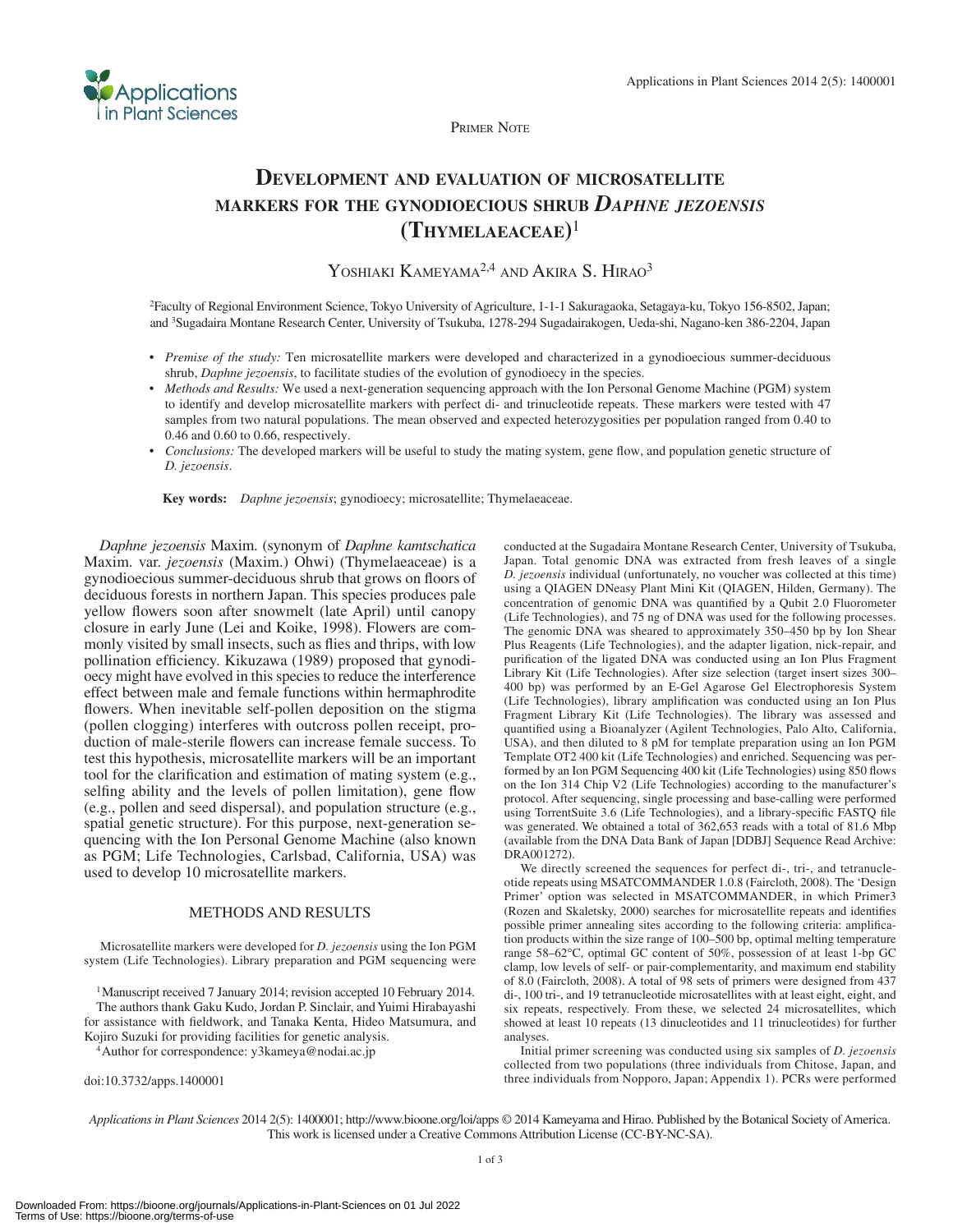| TABLE 1. | Characteristics of 10 microsatellite markers developed for <i>Daphne jezoensis</i> . |  |  |  |  |
|----------|--------------------------------------------------------------------------------------|--|--|--|--|

| Locus |       | Primer sequences $(5'–3')$ | Repeat motif | Allele size<br>range $(bp)$ | $T_{\rm m}$ (°C) | Fluorescent dye <sup>a</sup> | <b>DDBJ</b><br>accession no. <sup>b</sup> |
|-------|-------|----------------------------|--------------|-----------------------------|------------------|------------------------------|-------------------------------------------|
| Dp171 | F:    | GGAGAAGCTGTTGGAGTTGG       | $(AAG)_{10}$ | $300 - 334$                 | 58               | <b>FAM</b>                   | AB897817                                  |
|       | R:    | TGGAGTATTTGGATGCGGAG       |              |                             |                  |                              |                                           |
| Dp180 | F:    | GAAGGGATCCAAATGTCCGG       | $(AT)_{11}$  | $187 - 215$                 | 59               | <b>FAM</b>                   | AB897818                                  |
|       | R:    | CTCTGCAAGGTTTAGGTAAGGG     |              |                             |                  |                              |                                           |
| Dp214 | F:    | ATAAACAACGCGGAACCTGC       | $(AT)_{12}$  | $87 - 135$                  | 60               | <b>VIC</b>                   | AB897819                                  |
|       | R:    | GCGCCGGATTACATTATGGG       |              |                             |                  |                              |                                           |
| Dp238 | F.    | ACGCCCTGTACTCGAATCAC       | $(AAG)_{10}$ | $217 - 253$                 | 59               | <b>PET</b>                   | AB897820                                  |
|       | R:    | TCTCGAACTGATTTGCCTGTG      |              |                             |                  |                              |                                           |
| Dp251 | F:    | GCCTTGACTAGTTACACGGG       | $(AAT)_{13}$ | $192 - 195$                 | 59               | <b>NED</b>                   | AB897821                                  |
|       | R:    | AACGGATGGGTCTAGGTTCC       |              |                             |                  |                              |                                           |
| Dp258 | $F$ : | TCCTCCGTCACTCAAGCATC       | $(AG)_{18}$  | $150 - 176$                 | 60               | <b>FAM</b>                   | AB897822                                  |
|       | R:    | TACGAGTCAGAATACGCCGC       |              |                             |                  |                              |                                           |
| Dp315 | F:    | CCTGGCAGAAGTGATAGTGAC      | $(AAG)_{10}$ | $160 - 191$                 | 59               | <b>VIC</b>                   | AB897823                                  |
|       | R:    | CTTGTGCTTGGATTGGCG         |              |                             |                  |                              |                                           |
| Dp336 | $F$ : | CGCGTATAAAGATGACATGCAG     | $(AT)_{10}$  | 144                         | 59               | <b>FAM</b>                   | AB897824                                  |
|       | R:    | GAAGCGTTTACCACTTAAGCTG     |              |                             |                  |                              |                                           |
| Dp504 | $F$ : | GCAAAGAAGGTCAATCAAGCTC     | $(AAG)_{10}$ | $136 - 163$                 | 59               | <b>PET</b>                   | AB897825                                  |
|       | R:    | TTGCACATTGGGTTTGGTCC       |              |                             |                  |                              |                                           |
| Dp506 | F:    | TCTCCATTGCCTTCACTTGC       | $(AG)_{11}$  | $227 - 241$                 | 59               | <b>NED</b>                   | AB897826                                  |
|       | R:    | CGTAATTGTTGGCCGAATGTG      |              |                             |                  |                              |                                           |

*Note*: DDBJ = DNA Data Bank of Japan;  $T_m$  = melting temperature.

Fluorescent label used for multiplex PCR.

b All reads obtained by an Ion PGM system are available from the DDBJ Sequence Read Archive (DRA001272).

with the TaKaRa PCR Thermal Cycler Dice Gradient (TaKaRa Bio Inc., Otsu, Shiga, Japan) in a final volume of 10  $\mu$ L, which contained 5 ng of extracted DNA,  $0.2$  mM of each dNTP,  $1 \times$  PCR buffer with 1.5 mM MgCl<sub>2</sub> (Applied Biosystems, Foster City, California, USA), 0.25 unit of AmpliTaq Gold DNA polymerase (Applied Biosystems), and 0.5 μM of each primer. The PCR conditions were 9 min at  $94^{\circ}$ C, 30 cycles of 30 s at  $94^{\circ}$ C, 30 s at the annealing temperature, and 1 min at  $72^{\circ}$ C, followed by  $72^{\circ}$ C for 7 min. PCR products were labeled with ChromaTide Alexa Fluor 488-5-dUTP (Invitrogen, Carlsbad, California, USA) according to the method of Kondo et al. (2000) , and analyzed using an Applied Biosystems 3500 Genetic Analyzer with GeneScan 500 LIZ Size Standard (Applied Biosystems). Sixteen of 24 primers that produced clear bands were selected for further analyses using 47 samples from two populations (24 from Chitose and 23 from Nopporo). Forward primers were labeled with fluorescent dye (6-FAM, NED, PET, or VIC) and multiplexed using a Type-it Microsatellite PCR Kit (QIAGEN). PCRs were performed with the TaKaRa PCR Thermal Cycler Dice Gradient (TaKaRa Bio Inc.) in a final volume of 10 μL, which contained 5 ng of extracted DNA,  $1 \times$  Master Mix, and 0.2  $\mu$ M of each primer. The PCR conditions were 5 min at  $95^{\circ}$ C, 35 cycles of 30 s at  $95^{\circ}$ C, 1 min at

TABLE 2. Genetic diversity of 10 microsatellite loci in two *Daphne jezoensis* populations.

|       | Chitose $(N = 24)$ |              |             |          | Nopporo $(N = 23)$       |              |             |          |
|-------|--------------------|--------------|-------------|----------|--------------------------|--------------|-------------|----------|
| Locus | A                  | $H_{\alpha}$ | $H_{\rm e}$ | Null     | А                        | $H_{\alpha}$ | $H_{\rm e}$ | Null     |
| Dp171 | 7                  | 0.500        | 0.772       | 0.212    | 5                        | 0.304        | 0.531       | 0.207    |
| Dp180 | 7                  | 0.375        | $0.818*$    | 0.292    | 9                        | 0.174        | $0.818*$    | 0.529    |
| Dp214 | 14                 | 0.625        | $0.901*$    | 0.178    | 10                       | 0.696        | 0.676       | $-0.031$ |
| Dp238 | 8                  | 0.833        | 0.768       | $-0.043$ | 8                        | 0.739        | 0.828       | 0.058    |
| Dp251 | $\overline{c}$     | 0.083        | $0.288*$    | 0.442    | $\mathfrak{D}$           | 0.087        | $0.340*$    | 0.592    |
| Dp258 | 11                 | 0.625        | $0.824*$    | 0.106    | 8                        | 0.696        | 0.798       | 0.061    |
| Dp315 | 6                  | 0.375        | $0.800*$    | 0.221    | $\overline{\phantom{0}}$ | 0.174        | $0.573*$    | 0.246    |
| Dp336 | 1                  | 0.000        | 0.000       |          | 1                        | 0.000        | 0.000       |          |
| Dp504 | 6                  | 0.583        | 0.810       | 0.165    | 6                        | 0.522        | 0.614       | 0.077    |
| Dp506 | 5                  | 0.583        | 0.605       | 0.008    | $\overline{\phantom{0}}$ | 0.652        | 0.780       | 0.081    |

*Note*:  $A =$  number of alleles;  $H_e =$  expected heterozygosity;  $H_o =$  observed heterozygosity; Null = null allele frequency estimate.

\* Indicates signifi cant deviation from Hardy–Weinberg equilibrium after Bonferroni correction  $(P < 0.05)$ .

60 $\rm ^{\circ}C,$  and 30 s at 72 $\rm ^{\circ}C$ , followed by 60 $\rm ^{\circ}C$  for 30 min. PCR products were analyzed using an Applied Biosystems 3500 Genetic Analyzer with GeneScan 500 LIZ Size Standard (Applied Biosystems). Because six of 16 primers showed multiple or unclear bands in several samples, we report here the remaining ones as useful markers.

 Ten microsatellite markers showed clear and consistent bands by multiplex PCR (Table 1). BLAST searches using read sequence data found no known gene around the markers. The mean number of alleles per locus ranged from 6.2 to 7.1 between populations (Table 2). The mean observed and expected heterozygosities per population ranged from 0.40 to 0.46 and 0.60 to 0.66, respectively (Table 2). Deviations from Hardy–Weinberg equilibrium were tested using GENEPOP 4.2 software (Raymond and Rousset, 1995). Significant deviations after Bonferroni corrections  $(P < 0.05)$  were detected for five (Dp180, Dp214, Dp251, Dp258, and Dp315) and three (Dp180, Dp251, and Dp315) loci in Chitose and Nopporo, respectively (Table 2). Null allele frequencies estimated by CERVUS 3.0 (Marshall et al., 1998; Kalinowski et al., 2007) were positive for most loci in both populations, which might contribute to the excess of homozygosity (Table 2). However, the same pattern could be observed to result from different factors, such as inbreeding and the Wahlund effect. The controlled crossing and paternity analysis are required to reveal the causes of Hardy–Weinberg disequilibrium.

#### **CONCLUSIONS**

 We developed 10 microsatellite markers for *D. jezoensis* using a next-generation sequencing approach with the Ion PGM system. The developed markers will contribute to studies of the evolution of gynodioecy by facilitating estimation of the mating system (e.g., selfing ability and levels of pollen limitation), gene flow (e.g., pollen and seed dispersal), and population structure (e.g., spatial genetic structure) of this species.

### LITERATURE CITED

FAIRCLOTH, B. C. 2008. MSATCOMMANDER: Detection of microsatellite repeat arrays and automated, locus-specific primer design. *Molecular Ecology Resources 8: 92-94.* 

KALINOWSKI, S. T., M. L. TAPER, AND T. C. MARSHALL. 2007. Revising how the computer program CERVUS accommodates genotyping error